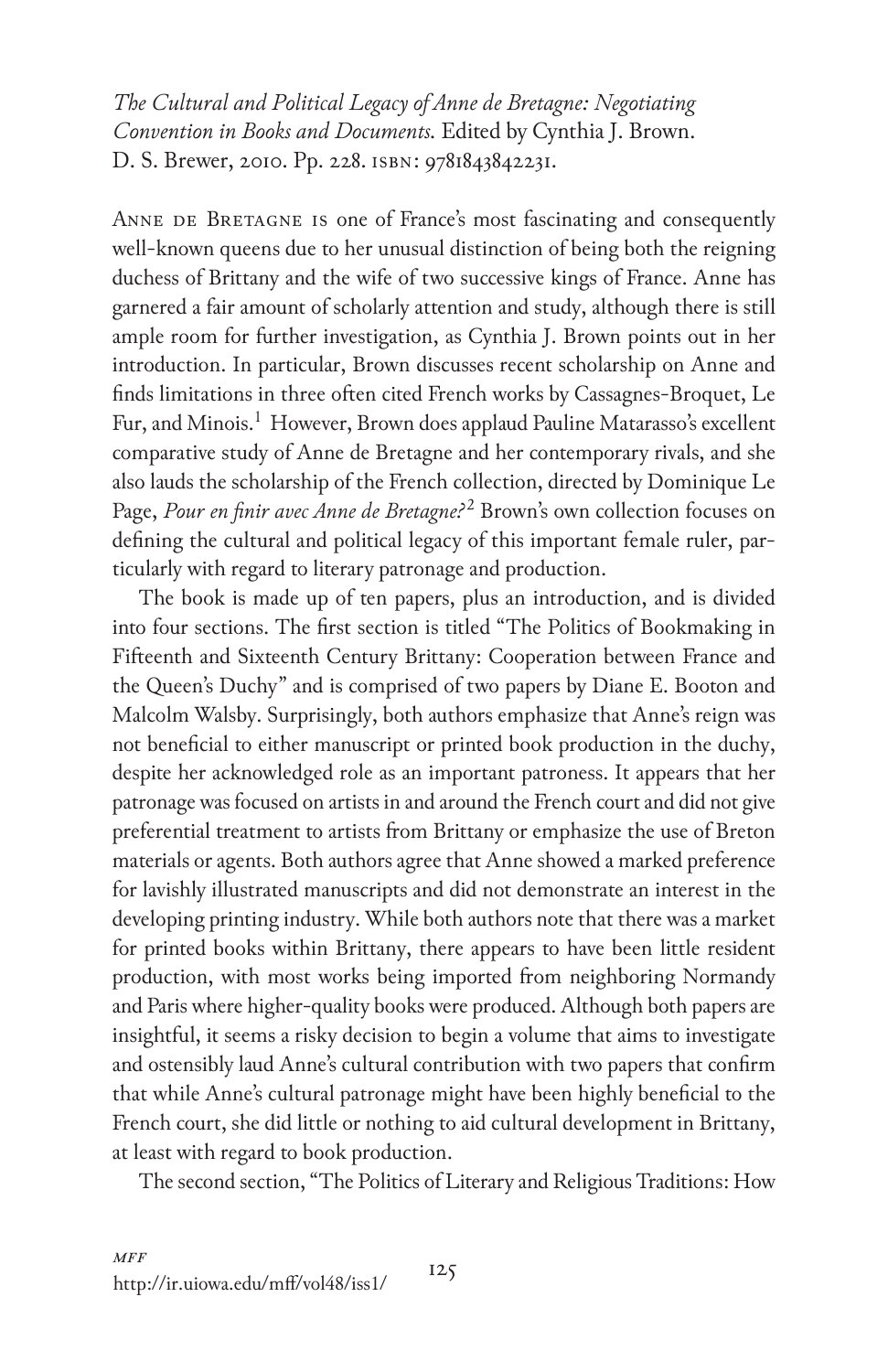Books (Re)defined the Queen," continues to focus on literary production, but these three papers are centered on works produced in the milieu of the court. The first paper, by Lori J.Walters, examines the 1497 version of Christine de Pizan's work *Le Livre des Trois Vertus* produced by Anthoine Vérard. Walters notes two significant changes made by Vérard: to re-title the work *The Treasure of the City of Ladies* (*Trésor de la cité des dames*) and the decision to swap "droiture" or rectitude for doctrine. By associating the work with doctrine, Walters argues that Vérard was appropriating the moral high ground with a tome that could instruct the queen and the ladies of her court.

In the following paper, Michelle Szklinik evaluates Antoine Dufour's *Vies des femmes célèbres*. Szklinik argues that Dufour did not cast himself as a humble author, but set himself up on an equal footing as the Queen's mentor or "moral director." Evidently, the queen did not disapprove of his lofty, moralizing tone as she promoted Dufour to become the royal couple's confessor and commissioned illustrations for his work. The final paper in this section, by Elizabeth L'Estrange, focuses on Anne's prayer book, now a part of the collection of the Newberry Library, Chicago (MS 83). L'Estrange highlights three key themes that pervade the volume: penitence, prayers connected to conception and childbirth, and devotion to the Passion of Christ. The need for penitence was connected to sins theoretically committed through the breaking of engagements and marriages in order to facilitate Anne's two royal marriages. These perceived sins were believed to be a factor in Anne's failure to produce a surviving male heir for either of her husbands, which might be remedied by prayers connected to childbearing.

Anne's eldest surviving daughter Claude, who inherited the duchy of Brittany from her mother and also became Queen of France through her marriage to Francois I, is the focus of the third section. Retaining the literary connection, Cynthia J. Brown examines the "blurring" of royal imagery in books created for both mother and daughter. Brown compares Claude and Anne in terms of patronage and fecundity. In terms of the former, Anne had the advantage as Claude was hampered by her active mother and sister-in-law as well as successive pregnancies. However, Claude's pregnancies were far more successful than her mother's, and her ability to provide multiple male heirs guaranteed the continuity of the dynasty. Despite her success in what is arguably the Queen's most important duty, Kathleen Wilson-Chevalier notes in the following paper that Claude has been often overlooked by scholars. Although Claude often seems like a royal wallflower, Wilson-Chevalier notes her tenacious attempt to retain the independence of Brittany and to control access to the impressive artistic and literary collection that she inherited from her parents.